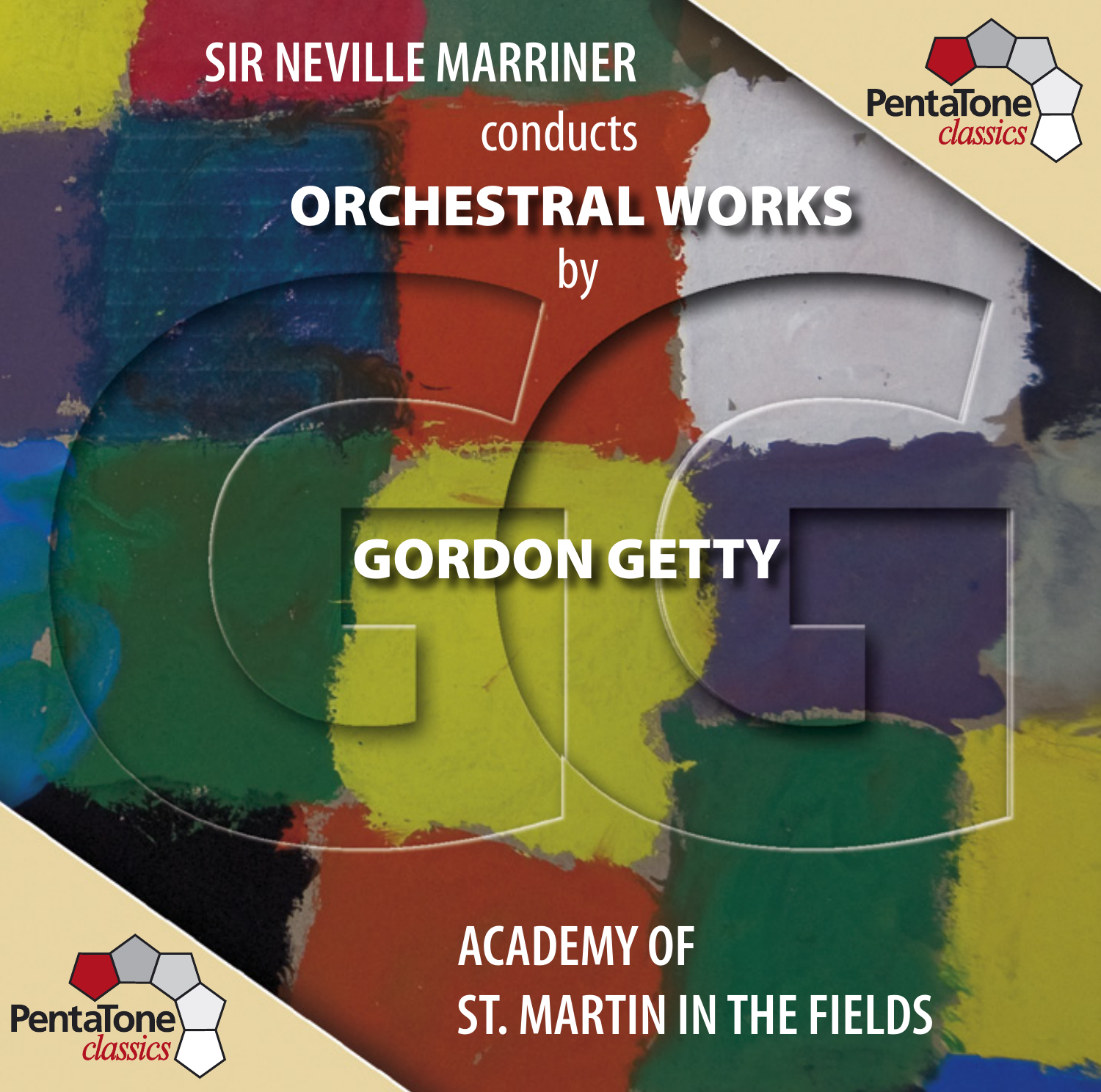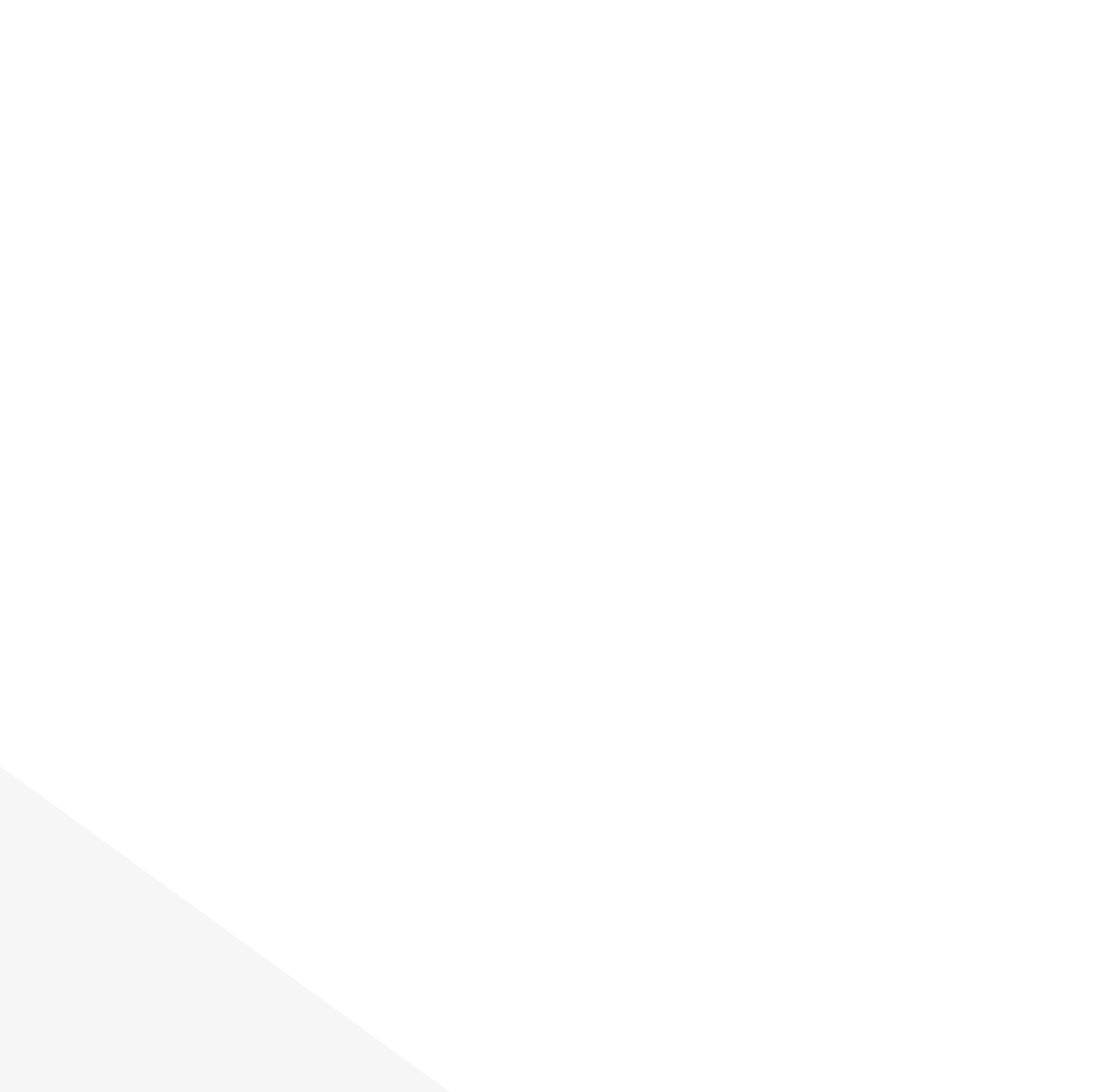## Gordon Getty (1933) Orchestral Music

|                | 1 Overture "Plump Jack"       | 12.10 |
|----------------|-------------------------------|-------|
|                | Ancestor Suite                |       |
| $\overline{2}$ | Zwei Walzer                   | 2.51  |
| 3              | <b>Waltz of the Ancestors</b> | 1.49  |
| 4              | Schottische                   | 1.19  |
| 5              | Waltz – Ländler               | 3.52  |
| 6              | Polka – Polonaise             | 2.54  |
| 7              | Gavotte                       | 1.43  |
| 8              | Gothic Waltz                  | 2.36  |
| 9              | March – Sarabande – Presto    | 4.53  |
| 10             | <b>Madeline</b>               | 3.30  |
| 11             | Ewig Du                       | 4.40  |
| 12             | Finale                        | 1.55  |

| <b>13 Tiefer und Tiefer</b><br><b>Homework Suite</b> | 4.12 |
|------------------------------------------------------|------|
| 14 Seascape                                          | 1.11 |
| Giga<br>15                                           | 0.42 |
| 16 Ghost Waltz                                       | 0.55 |
| 17 Berceuse                                          | 2.14 |
| <b>Night Horses</b><br>18                            | 1.07 |
| 19 The Fiddler of Ballykeel                          | 3.02 |
| <b>20 Raise the Colors</b>                           | 2.34 |

### **Academy of St. Martin in the Fields Leader: Kenneth Sillito conducted by** Sir Neville Marriner

Producer: Job Maarse

Balance Engineer: Erdo Groot (Polyhymnia International)

Recording Engineers: Roger de Schot (Polyhymnia International) • Chris Barrett (Air Lyndhurst)

Editing: Erdo Groot

Special thanks to Tara Persaud (Academy of St. Martin in the Fields),

Recorded April 2009 at Air Lyndhurst Studios, Hampstead, London, UK

All music published by Rork Music

Total playing time: 60.22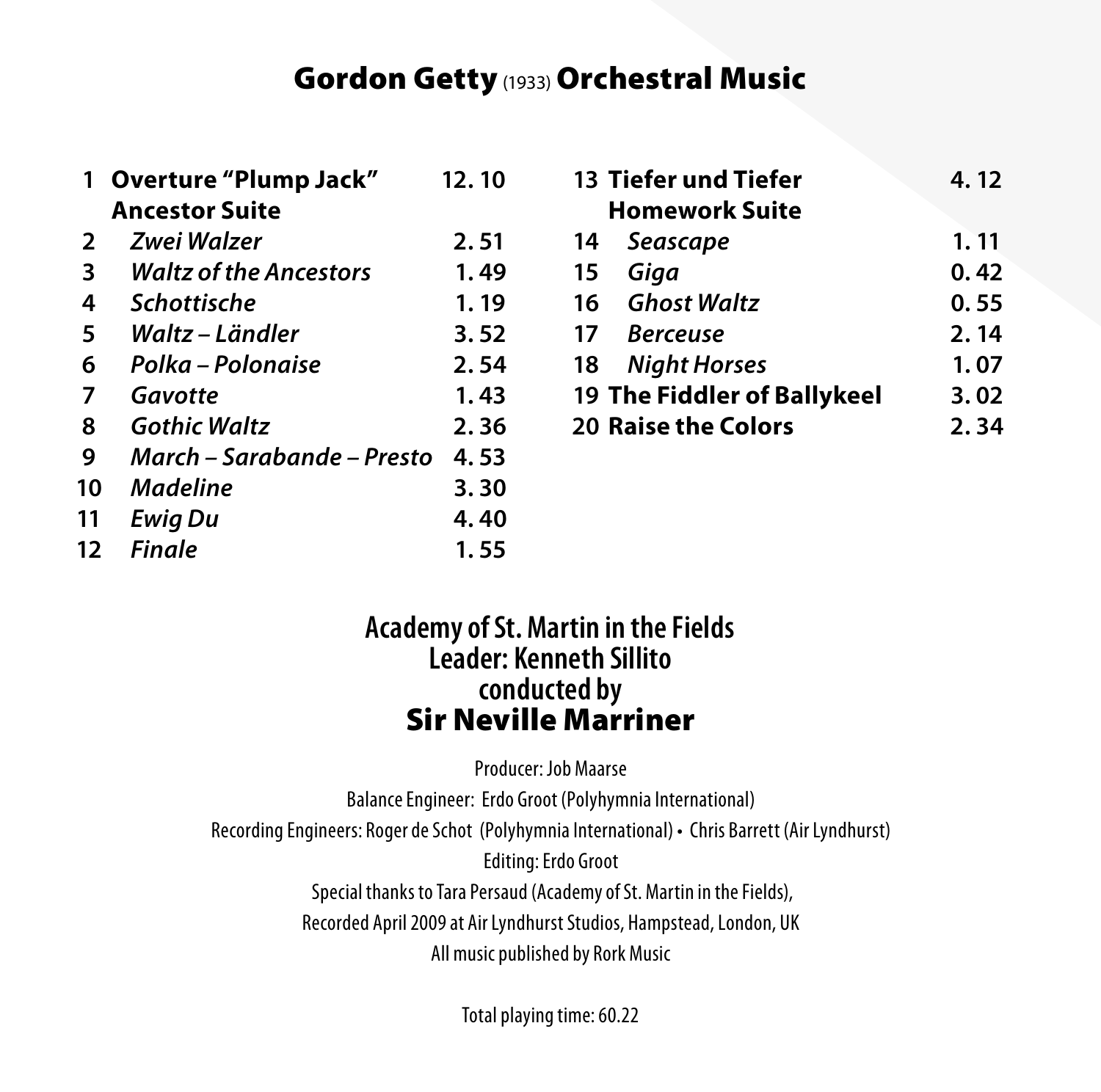## **The Orchestral Music of Gordon Getty**

The San Francisco-based Gordon Getty is most widely known to music lovers through his vocal works, perhaps not surprising for a composer who in his student years studied not only composition and piano but also voice. Most of his compositions have involved the voice, and his three previous recordings on PentaTone Classics have all featured vocal works: his widely performed song cycle *The White Election*, to poems by Emily Dickinson; his cantata *Joan and the Bells*, on the Joan of Arc story; and *Young America*, a collection of his choral compositions. (*The White Election*, in fact, has been issued in two separate commercial recordings.) But to most music-lovers, the work of Getty's that most readily springs to mind is Plump Jack, a two-act opera that was premiered in a concert production by the San Francisco Symphony in 1987 (that orchestra had presented an excerpt from the work-in-progress four years earlier) and since then has been performed in whole or part by such organizations as the Los Angeles Chamber Orchestra, BBC Philharmonic, Festival of the Two Worlds (Spoleto, Italy), Aspen Music Festival, London Philharmonia with London Voices, Puerto Rico Symphony, New Mexico Symphony, and Orquesta Sinfónica Sinaloa de las Artes (Mazatlán, Mexico).

Plump Jack, a nickname Shakespeare applied to his jovial character Falstaff, is something of an obsession for Getty. Apart from his opera, the name PlumpJack (with the separating space suppressed) resurfaces connected to various businesses with which Getty has been associated, including a Napa Valley winery revered for its cabernet sauvignon and acclaimed restaurants in San Francisco and Squaw Valley (Lake Tahoe), California. These enterprises in no way represent the totality of Getty's professional ventures, which in 2002 extended to establishing a company to address an arcane area of mutual fund liquidity. His business acumen is obviously polished, a trait he perhaps inherited in some degree from his father, the legendary oil tycoon J. Paul Getty. Though his curiosity extends in many directions his involvements are not those of a dilettante. He approaches the composition of a song cycle no less casually than he does the founding of a corporation, although in both cases he is driven by intellectual curiosity more than by economic necessity.

This collection of Getty's symphonic music opens with the Overture to *Plump Jack*, a 12-minute prelude that prefigures events in the opera and sets the overriding tone of good humor. Says Getty: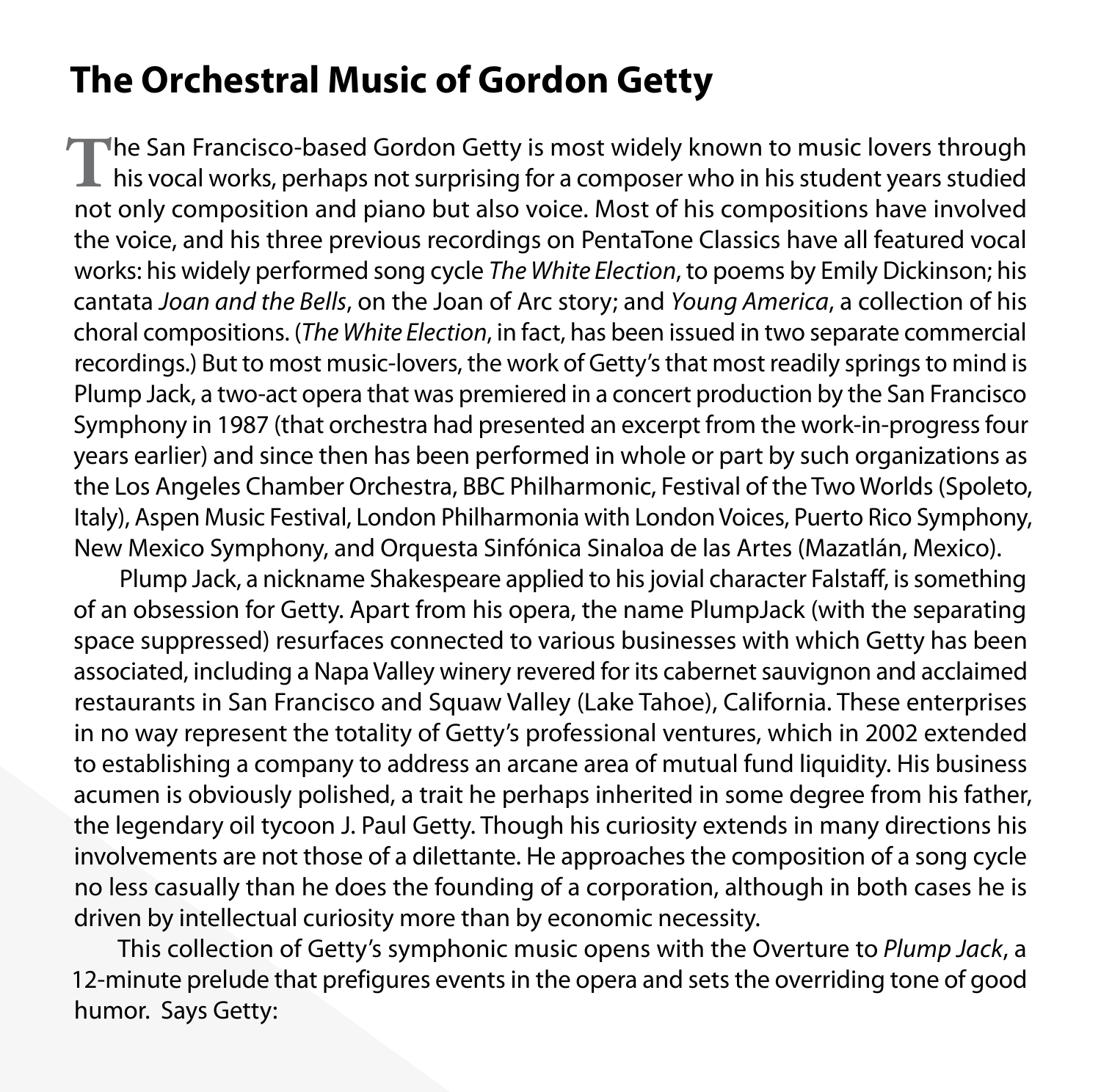My opera *Plump Jack* tracks the fictional career of Falstaff in Shakespeare's *Henry IV (Parts One and Two)* and *Henry V,* setting the original text where practical. Falstaff brews merry mischief with the scapegrace Prince Hal, to the despair of king and court, but is banished "Not to come near my person by ten mile" when Hal becomes King Henry the Fifth. The overture is a synopsis of this story, quoting scenes of Falstaffian high jinks and of courtly grief by turn, along with a few idyllic episodes, interrupted by occasional distant fanfares warning of the banishment. If this last idea was filched from Beethoven's *Leonore* Overture No. 3, then so much the better for its pedigree. At last the overture brings us to the banishment in full *fortissimo,* with the king's baleful sentence, and then closes with Falstaff's appeal for Hal's heart and ours: "No, my good lord ... banish Plump Jack, and banish all the world."

Getty's musical vocabulary is essentially conservative—"I am two-thirds a 19th-century composer," he has remarked—and he does not feel compelled to apologize for that fact, finding that there's still room for originality within the time-honored traditions. His pieces exert a direct appeal to most listeners; what they communicate does not require technical decoding. And yet, as we move on to his *Ancestor Suite*, isn't that a relative of Stravinsky's *Petrushka* that we glimpse in the flute (then clarinet) solo halfway through the opening Waltz? Doesn't that entire movement, and the recurrent theme tenderly introduced in the "Madeline" segment, display some of the wide-eyed openness we associate with Copland's *Rodeo*? Can it be that the octave displacements and melodic sidestepping in several of the formal dances—Schottische, Polka/Polonaise, March—somehow remind us of Prokofiev's *Romeo and Juliet*? One will look in vain for 12-tone rows in a Getty score, to be sure, and yet one is reminded that even a composer who is "two-thirds 19th-century" may still be up to other tricks one-third of the time.

That the three composers who jumped most immediately to mind—Stravinsky, Copland, Prokofiev—were all distinguished ballet composers may not be coincidental. *Ancestor Suite* is itself a ballet score premiered in September 2009 in Moscow by the Russian National Orchestra, with choreography by Vladimir Vasiljev. Getty is passionate about American literature from the 19<sup>th</sup> and early-20<sup>th</sup> centuries, and his catalogue includes settings of not only Emily Dickinson (in *The White Election*) but also Stephen Vincent Benét (in *Young America*)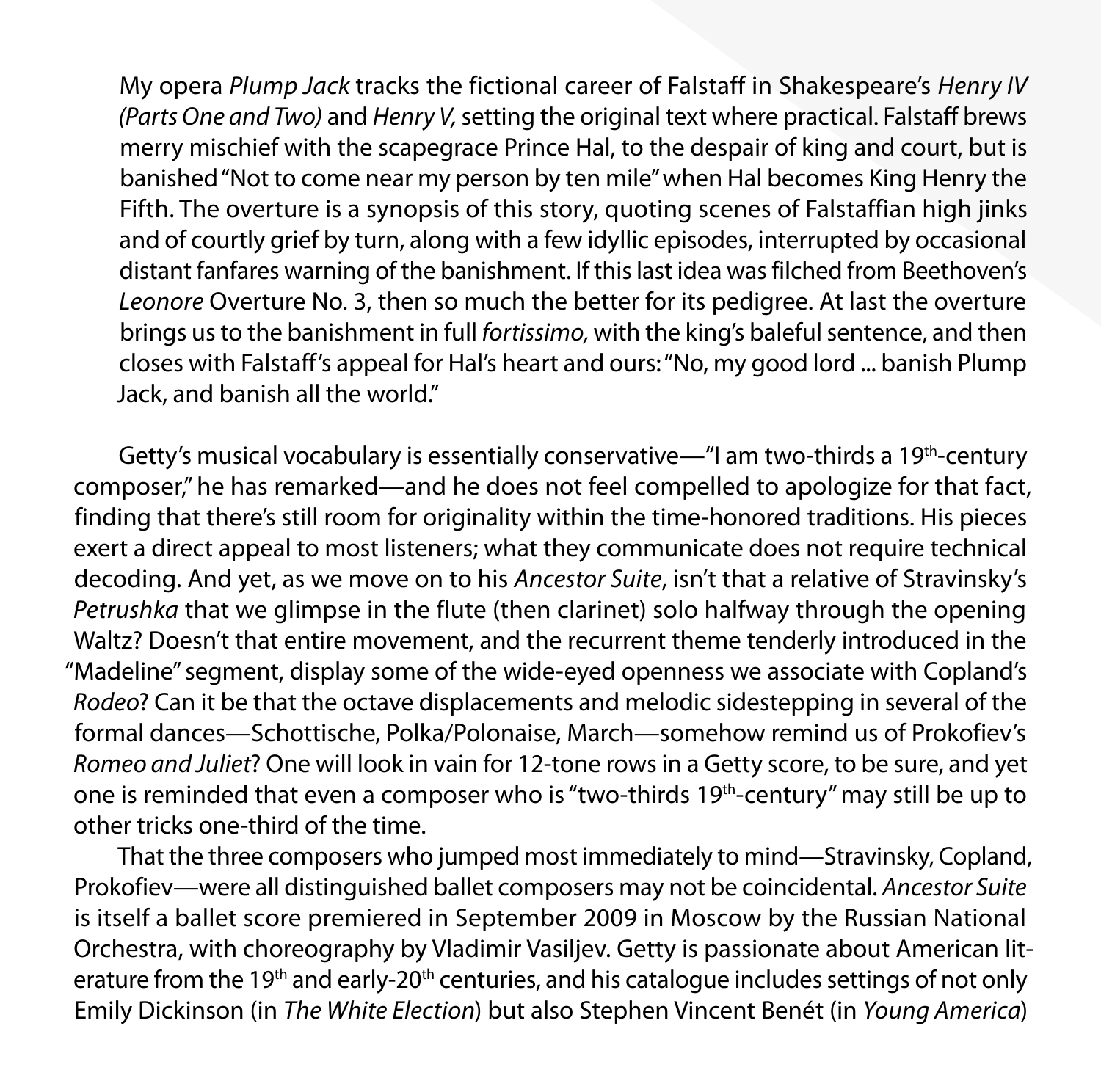and Edgar Allan Poe (*Annabel Lee*, for men's chorus and orchestra). In this ballet we encounter Poe again, in a scenario Getty has based loosely on that author's macabre short story of 1839, *The Fall of the House of Usher.* The composer explains:

Eddie Poe has arrived at Usher House to visit his old school-chum Roderick Usher and his twin sister Madeline. A ball has been organized in his honor. The dancers are the spectral ancestors of the Usher line, led by the founder of the Covenant that has given them immortality, Lord Primus Usher. Poe and Roderick watch. Madeline enters in her nightclothes. She is mad, but pure, like Ophelia; she has refused to sign the Covenant. The ancestors, apart from Primus, shrink back in terror. Madeline gives Poe a flower, and dances with Roderick (the "Madeline" section). The ancestors clap soundlessly. She then dances with Poe (in "Ewig Du"), but begins hearing a wilder tune, and dances to it alone. She falls at a climax, and Primus indicates that she is dead.

Shorter works round out this program. *Tiefer und Tiefer* ("Deeper and Deeper") is played here in Getty's own arrangement for string orchestra, but it also exists as the opening section of his Three Waltzes for Piano and Orchestra, where it joins earlier versions of the "Madeline" section of *Ancestor Suite* and *Ehemals* ("Formerly," a musical salute to the Vienna of Johann Strauss II) to make a triptych. *Tiefer und Tiefer* also strikes a retrospective mood, its textures practically as transparent as Satie's *Gymnopédies.* Following initial performances of the piano-and-orchestra version by André Previn and the Los Angeles Chamber Orchestra, the strings-only setting was unveiled in 1991, when it was played at Tanglewood and by the California Symphony. The melody of this slow waltz is simplicity itself, but the piece travels an unpredictable harmonic path. Its phrases, invariably cast in six-bar segments, shift to a new key at or within almost every phrase: first F major, then D modulating into G, then E into A (with an echo phrase repeating this), then D-flat, B-flat into E-flat, and C into F (with a repetition of the last three phrases). It's a subdued meditation on harmonic relationships within a cycle of major-key tonalities.

*Homework Suite* was composed as a piece for solo piano in 1964, when Getty was studying music theory with Sol Joseph at the San Francisco Conservatory of Music. His recent orchestration of the five forthright movements allots starring roles to the oboe in "Seascape,"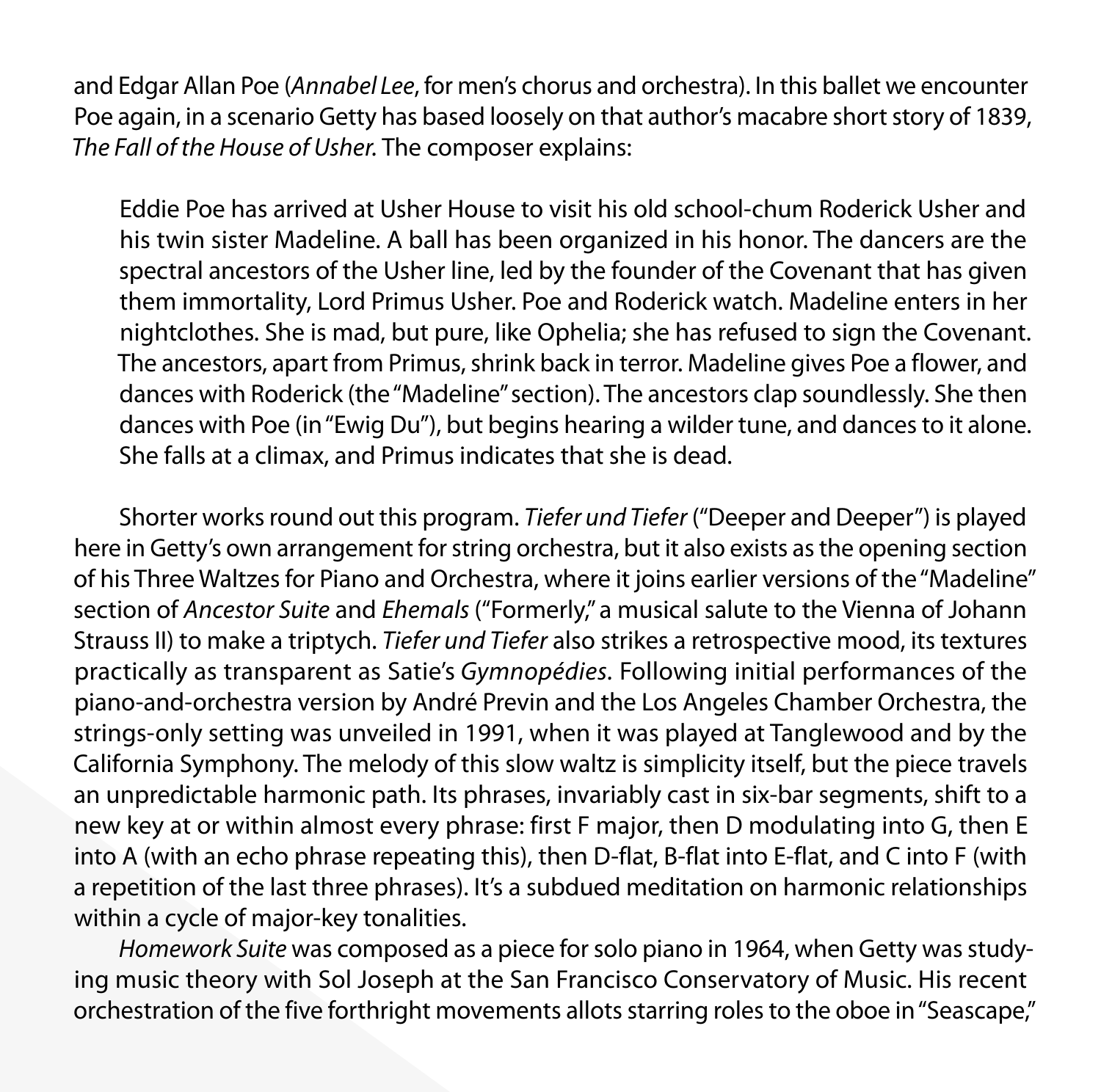to piccolo and violin in Giga, to English horn in "Ghost Waltz," and to harp in the Berceuse, before ending with a romping *Energico* ("Night Horses") for the full chamber orchestra.

In *The Fiddler of Ballykeel* for string orchestra, which in its original setting stood as the first of the composer's Three Traditional Pieces, Getty set himself the challenge of writing a strictly diatonic piece, which is to say one that is free of accidentals and therefore limited to the seven notes per octave of the basic scale of the key. Of the tunes in *The Fiddler of Ballykeel*  Getty comments: "My own patronymic ancestors appear to have come from a suburb of Belfast called Ballymoney. Since 'The Fiddler of Ballymoney' by Getty might raise unintended nuances, I moved my ancestors a few miles away to Ballykeel."

*Raise the Colors*, for winds and percussion, is an ebullient C-major march (with hints of an Irish jig) that is bound to set toes tapping. "My own music," says Getty, "finds its home in a vague and settled past. Although I prefer the path less traveled when other things are equal, a V-I cadence is what I write when so advised by the wiggles on the line. I hanker back to the previous three centuries, when all composers spoke much the same musical language at a given time, and each stood apart mainly in what he had to say in it. There is still plenty to be said in C major."

#### *James M. Keller*

*James M. Keller is Program Annotator of the San Francisco Symphony and the New York Philharmonic.*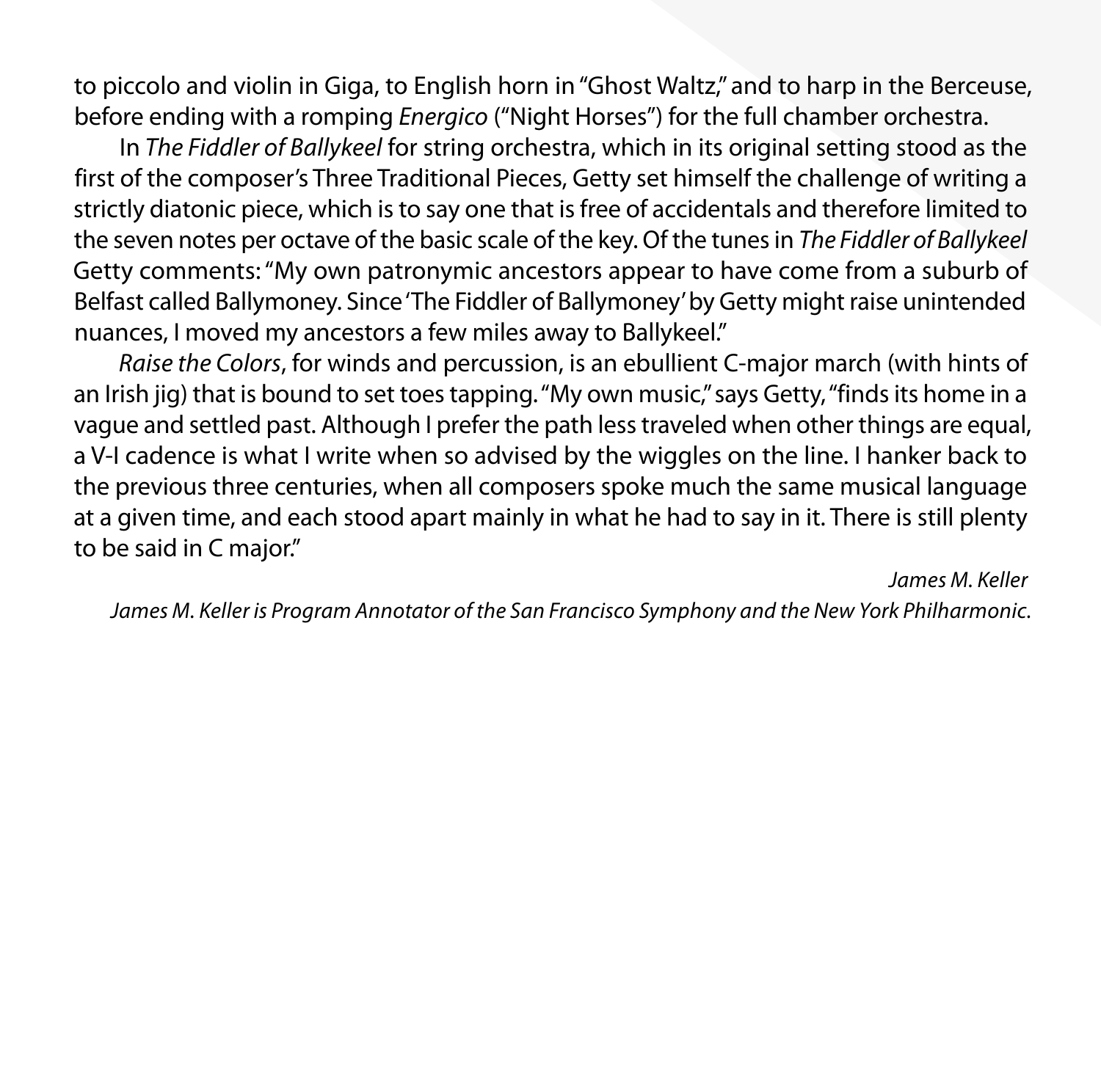

*Sir Neville Marriner, Gordon Getty and Job Maarse*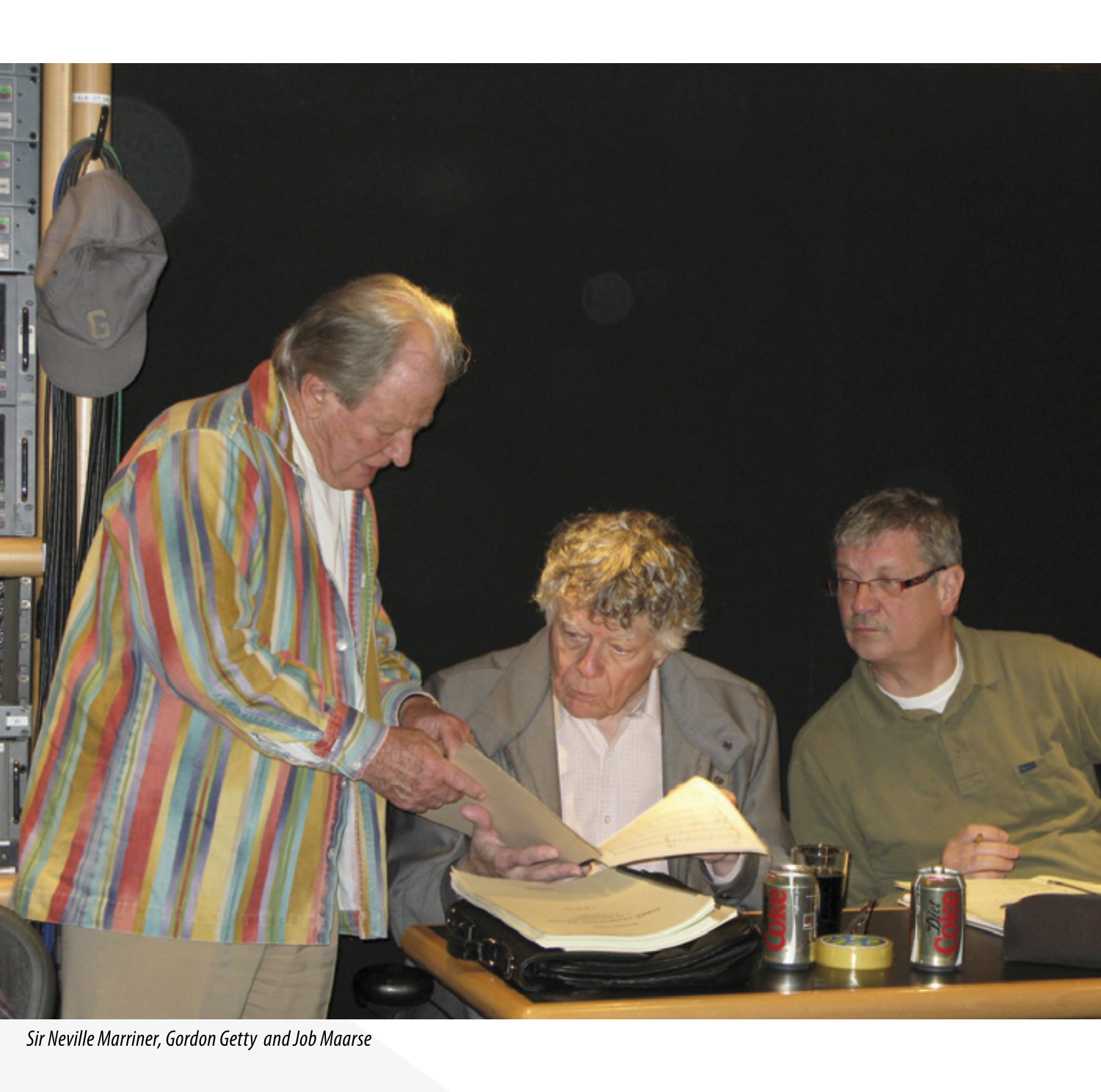**Gordon Getty: Orchesterwerke**<br>
Ther aus San Francisco stammende Komponist Gordon Getty ist dem Musikliebhaber **D**er aus San Francisco stammende Komponist Gordon Getty ist dem Musikliebhaber<br>vor allem durch seine Vokalwerke ein Begriff. Das ist nicht unbedingt überraschend, wenn man sich vor Augen führt, dass Getty nicht nur Komposition und Klavier, sondern auch Gesang studiert hat. In nahezu allen seinen Kompositionen spielt die menschliche Stimme eine Rolle; die bisher erschienenen drei Aufnahmen für das Label PentaTone Classics enthielten immer auch Vokalwerke: seinen häufig aufgeführten Liederzyklus *The White Election* auf Gedichte von Emily Dickinson, seine Kantate *Joan and the Bells* über das Leben der Jeanne d'Arc sowie *Young America*, eine Sammlung von Chorwerken. (*The White Election* erschien sogar zweimal auf CD.) Aber die meisten Musikliebhaber nennen als erstes die Oper Plump Jack, wenn man sie nach Getty befragt. *Plump Jack* ist eni Zweiakter, der 1987 in einer konzertanten Produktion des San Francisco Symphony ihre Uraufführung erlebte (das Orchester hatte vier Jahre zuvor bereits Ausschnitte der noch nicht vollendeten Oper gespielt) und seitdem häufig aufgeführt wird. Folgende Ensembles und Festivals haben es ins Repertoire genommen: Los Angeles Chamber Orchestra, BBC Philharmonic, Festival of the Two Worlds (Spoleto), Aspen Music Festival, London Philharmonia mit den London Voices, Puerto Rico Symphony, New Mexico Symphony und Orquesta Sinfónica Sinaloa de las Artes (Mazatlán, Mexiko).

Plump Jack ist der Spitzname, den Shakespeare seiner heiteren Figur Falstaff verpasst hatte; und Getty scheint irgendwie einen Narren an diesem Charakter gefressen zu haben. So taucht der Name Plump Jack nicht nur in seinem Operntitel, sondern - in der um das Leerzeichen gekürzten Form PlumpJack - rund um diverse weitere geschäftliche Aktivitäten Gettys wieder auf; etwa als Name eines Weinkellers im kalifornischen Napa Valley, der für seinen Cabernet Sauvignon bekannt ist, sowie als Namenszug mehrerer hochgelobter Restaurants in San Francisco und Squaw Valley (Lake Tahoe). Diese Unternehmen sind nur ein kleiner Teil von Gettys beruflichem Universum, das seit 2002 auch Investmentfonds betreibt. Getty besitzt einen unternehmerischen Scharfsinn. Diese Gabe hat er sicherlich bis zu einem gewissen Maße von seinem Vater geerbt, dem legendären Ölmagnaten J. Paul Getty. Neugierig probiert Getty viele Wege im Leben aus, ohne dabei nur zu dilettieren. Er nähert sich der Komposition eines Liederzyklus keinen Deut weniger sorgfältig als der Gründung einer Firma, obwohl er dabei stets eher von intellektueller Neugier als von wirtschaftlicher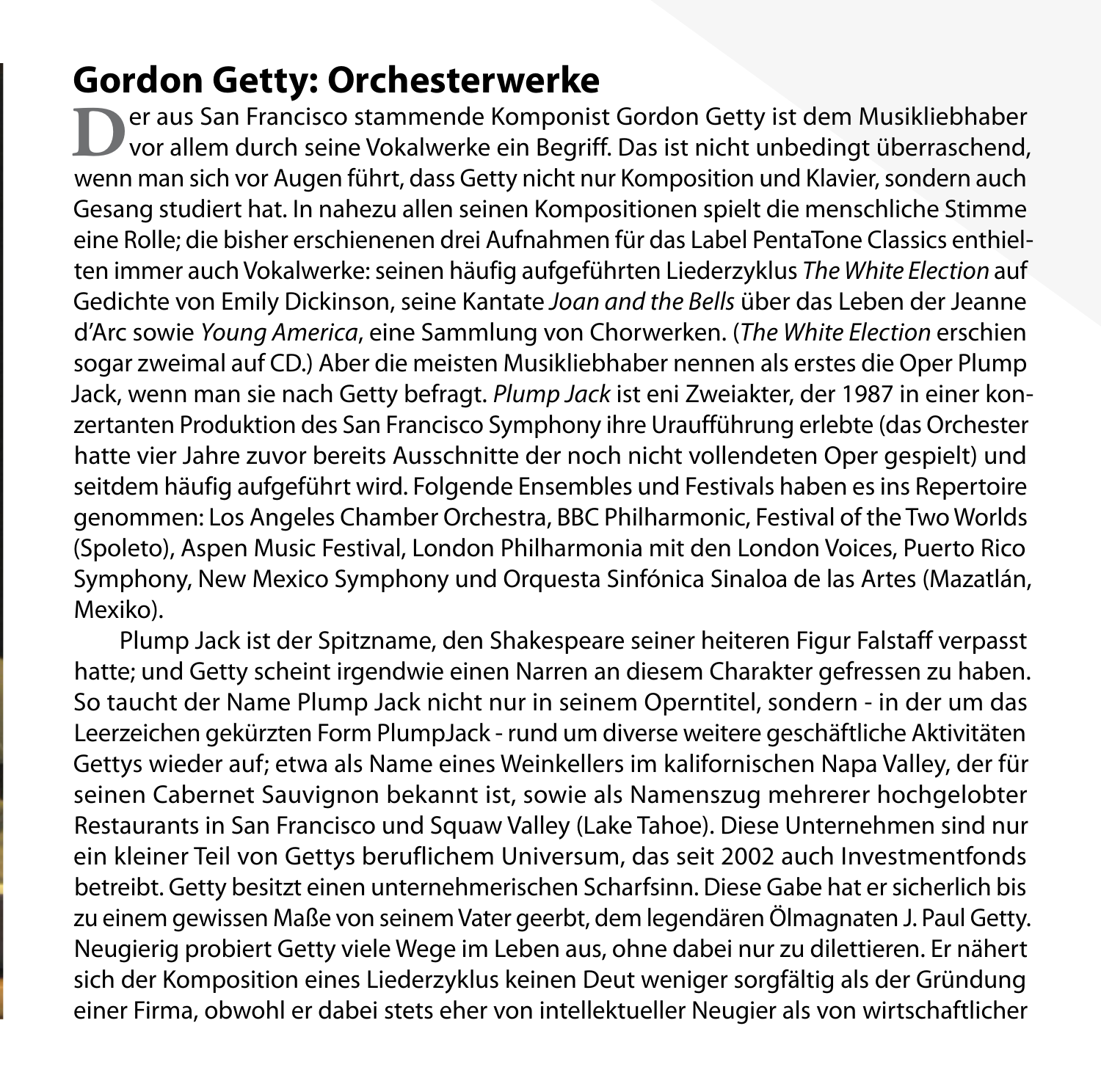Notwendigkeit getrieben wird.

Die Sammlung der hier eingespielten Orchesterwerke von Getty wird von der Ouvertüre zu *Plump Jack* eröffnet, einem etwa zwölfminütigen Vorspiel, das die Ereignisse der Oper vorwegnimmt und dabei einen überwiegend humorvollen Ton anschlägt. Getty sagt dazu:

"Meine Oper 'Plump Jack' folgt der Figur des Falstaff aus Shakespeares 'Henry IV' (Teil 1 und 2), dabei verwende ich den Originaltext immer da, wo es mir praktisch erscheint. Zusammen mit dem Taugenichts Prince Hal heckt Falstaff zum Ärger von König und Hof immer wieder Unfug und Possen aus; er wird allerdings vom Hofe verbannt, nachdem Hal als Henry V. den Thron besteigt ("Er nähere sich mir nicht auf zehn Meilen!"). Die Ouvertüre ist eine Zusammenfassung der Handlung und präsentiert im Wechsel Falstaffs tolle Eskapaden und seine vornehme Trauer. Dazu treten einige idyllische Episoden, die gelegentlich von Fanfaren aus der Ferne unterbrochen werden, welche vor der bevorstehenden Verbannung warnen. Falls diese letzte Idee aus Beethovens Leonoren-Ouvertüre Nr. 3, geklaut' wurde, nun gut, desto besser für ihre Ahnentafel. Am Ende führt uns die Ouvertüre im vollen fortissimo , mit dem unheilvollen Satz des Königs die Verbannung vor Augen und schließt mit Falstaffs Aufruf an Hals und unsere Herzen: "Nein, mein Gebieter ... verbanne Plump Jack, verbannt die ganze Welt."

Getty verwendet generell ein eher konservatives musikalisches Vokabular, so sagt er über sich selbst "*Ich bin zu zwei Dritteln ein Komponist des 19. Jahrhunderts"*. Er fühlt sich deshalb übrigens keineswegs zu einer Entschuldigung verpflichtet, weil er davon überzeugt ist, dass es auch innerhalb der altehrwürdigen Traditionen noch jede Menge Raum für Originalität gibt. Seine Stücke üben eine direkte Wirkung auf die meister Zuhörer aus und was sie uns mitteilen, verlangt nicht unbedingt nach einer Entschlüsselung. Aber ist seine *Ancestor Suite*  nicht ein heimlicher Verwandter von Strawinskys *Petruschka*, dessen Anblick wir da zuerst im Flöten-, dann im Klarinetten-Solo etwa in der Mitte des eröffnenden Walzers erhaschen? Zeigt nicht dieser ganze Satz und das wiederkehrende Thema, das im "Madeline"-Teil so sanft eingeführt wurde, jene mit aufgerissenen Augen wahrgenommene Freimütigkeit, die wir auch mit Coplands *Rodeo* verbinden? Und könnte es nicht sein, dass jene Oktavverschiebungen und die melodischen Seitenschritte in einigen der Tänze – Schottischer, Polka/Polonaise,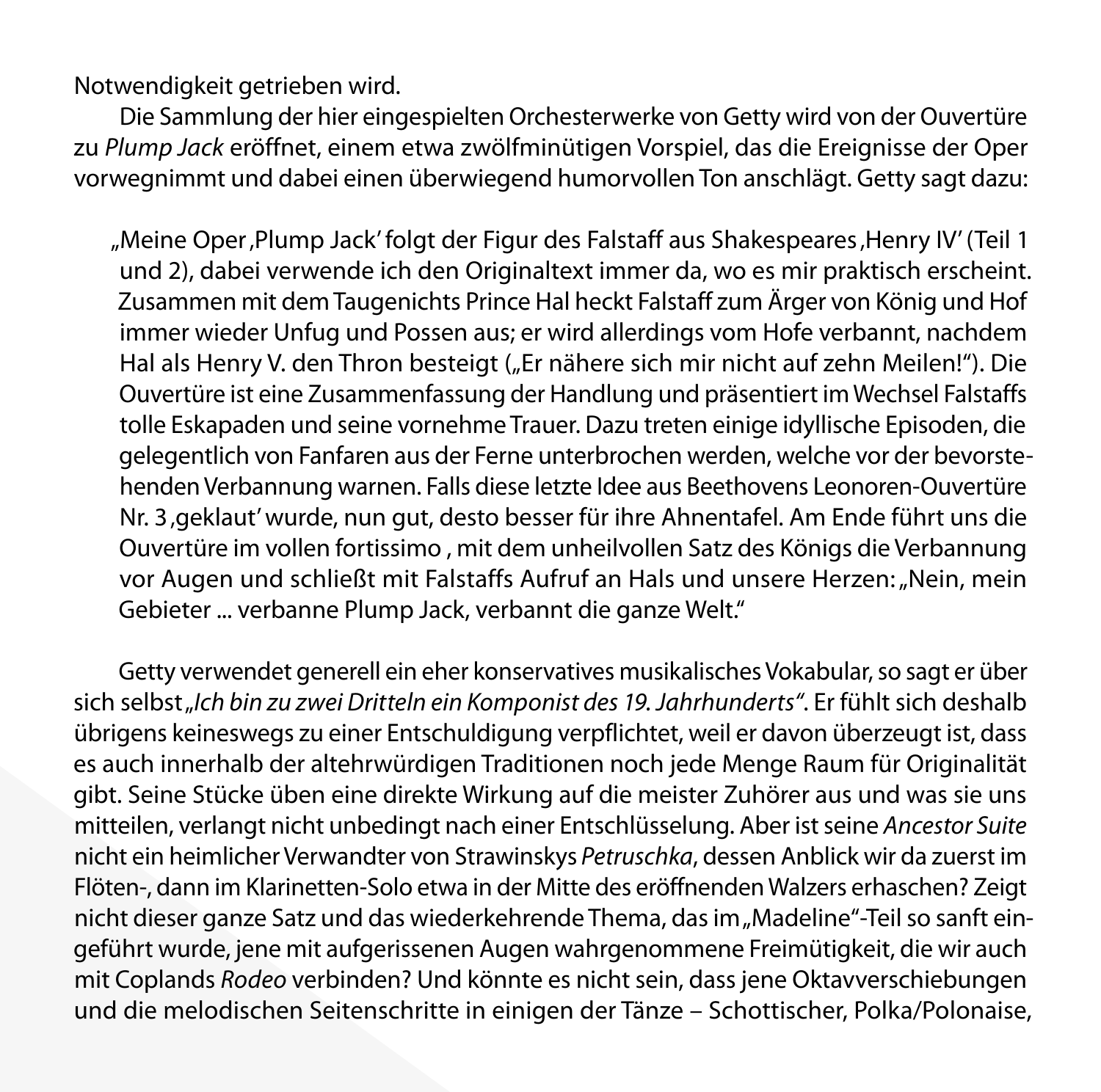Marsch – uns irgendwie an Prokofievs *Romeo und Julia* erinnern? In Gettys Partitur wird man vergeblich nach 12-Ton-Reihen suchen – und doch sollte man nicht vergessen, dass ein Komponist, der künstlerisch zu zwei Dritteln im 19. Jahrhundert lebt, doch immerhin zu einem Drittel über völlig unerwartete Kniffe verfügt ...

Die drei genannten Komponisten Strawinsky, Copland und Prokofiev sind nicht zufällig alle drei ausgewiesene Ballettkomponisten. Die *Ancestor Suite* ist eine Ballettpartitur, die im

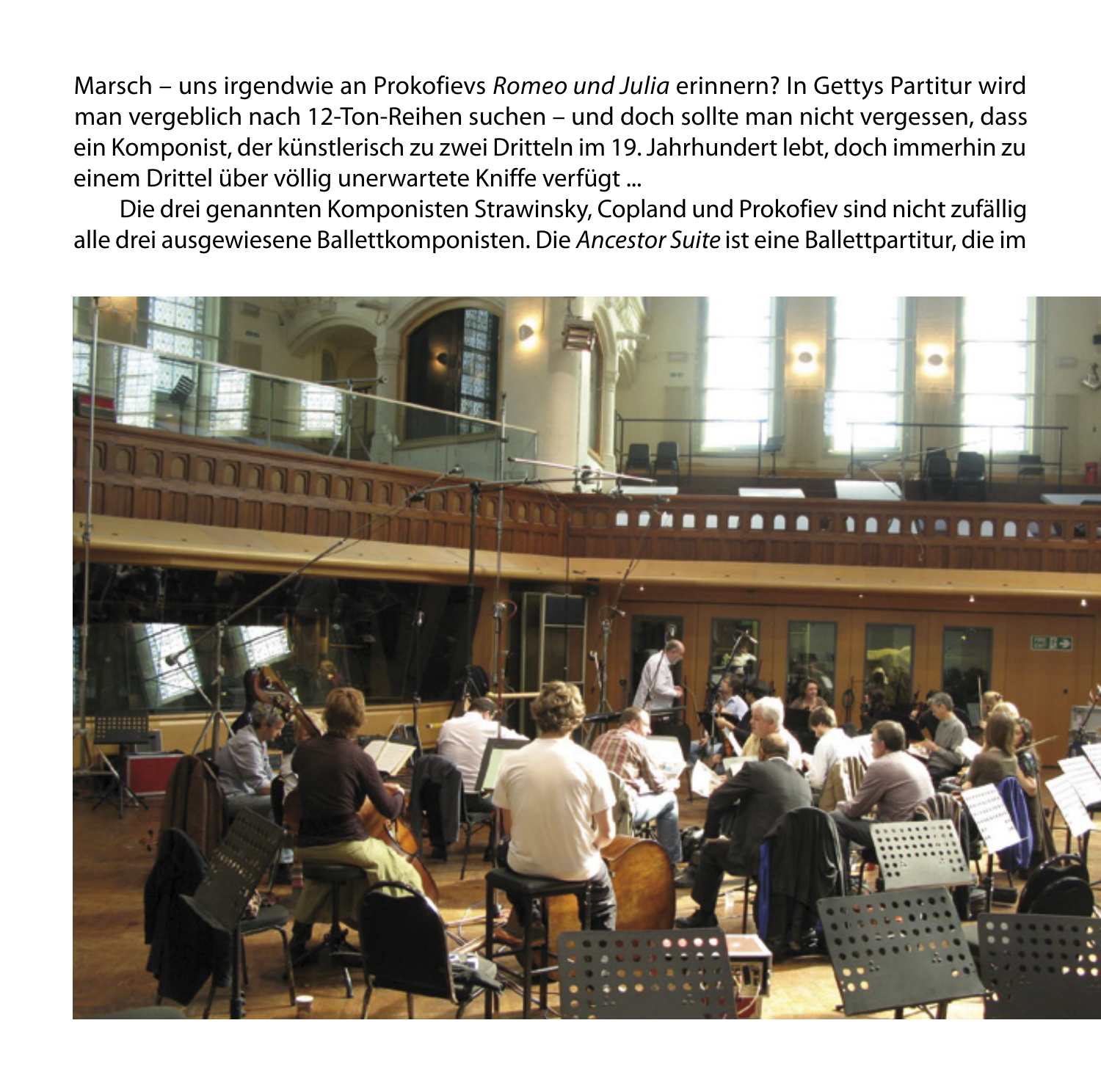September 2009 in Moskau vom Russian National Orchestra aus der Taufe gehoben wurde, auf eine Choreographie von Vladimir Vasiljev. Gordon Getty ist leidenschaftlicher Fan der amerikanischen Literatur des 19. und des frühen 20. Jahrhunderts. Und so umfasst sein Werkkatalog nicht nur Vertonungen von Gedichten Emily Dickinsons (in *The White Election*), sondern auch von Texten Stephen Vincent Benéts (in *Young America*) und Edgar Allan Poes (*Annabel Lee* für Männerchor und Orchester). In diesem Ballett begegnen wir Poe erneut, in einer Dramaturgie, die Getty auf der Basis der makabren Kurzgeschichte *Der Untergang des Hauses Usher* (1839) entwickelt hat. Der Komponist hierzu:

 "Eddie Poe ist im Hause Usher angekommen, um seinen alten Schulfreund Roderick Usher und dessen Zwillingsschwester Madeline zu besuchen. Ihm zu Ehren hat man einen Ball ausgerichtet. Die Tänzer sind die gespenstischen Vorfahren aus der Linie Usher. Angeführt werden sie von Lord Primus Usher, dem Begründer jenes Bündnisses, das ihnen Unsterblichkeit verliehen hat. Poe und Roderick betrachten die Szenerie. Im Nachthemd gekleidet betritt Madeline den Raum. Sie ist wahnsinnig und doch rein, genau wie Ophelia; sie hat sich geweigert das Bündnis zu unterschreiben. Die Vorfahren, mit Ausnahme von Primus, schrecken zurück. Madeline reicht Poe eine Blume und tanzt mit Roderick ("Madeline"-Teil). Die Vorfahren klatschen lautlos. Dann tanzt Madeline mit Poe ("Ewig Du"), vernimmt eine wildere Melodie und tanzt dazu allein. Auf deren Höhepunkt stürzt sie zu Boden und Primus vermeldet ihren Tod."

Weitere eher kurze Werke runden das Programm dieser CD ab. *Tiefer und tiefer* erklingt hier in Gettys Fassung für Streichorchester. Das Stück ist gleichzeitig auch der erste seiner *Three Waltzes* für Klavier und Orchester. Zusammen mit früheren Fassungen des "Madeline"- Teils aus der *Ancestor Suite* und *Ehemals* (einem musikalischen Tribut an das Wien von Johann Strauss Sohn) bildet es ein Triptychon. Tiefer und tiefer entfaltet ebenfalls eine rückwärts gewandte Stimmung, die musikalischen Texturen sind so durchsichtig wie in Saties *Gymnopédies*. Nach den ersten Aufführungen der Klavier-Orchester-Fassung durch André Previn und das Los Angeles Chamber Orchestra wurde die Streicherversion 1991 auf dem Tanglewood Festival von der California Symphony interpretiert. Die Melodie dieses Langsamen Walzers ist pure Einfachheit, aber das Stück geht einen unvorhersehbaren har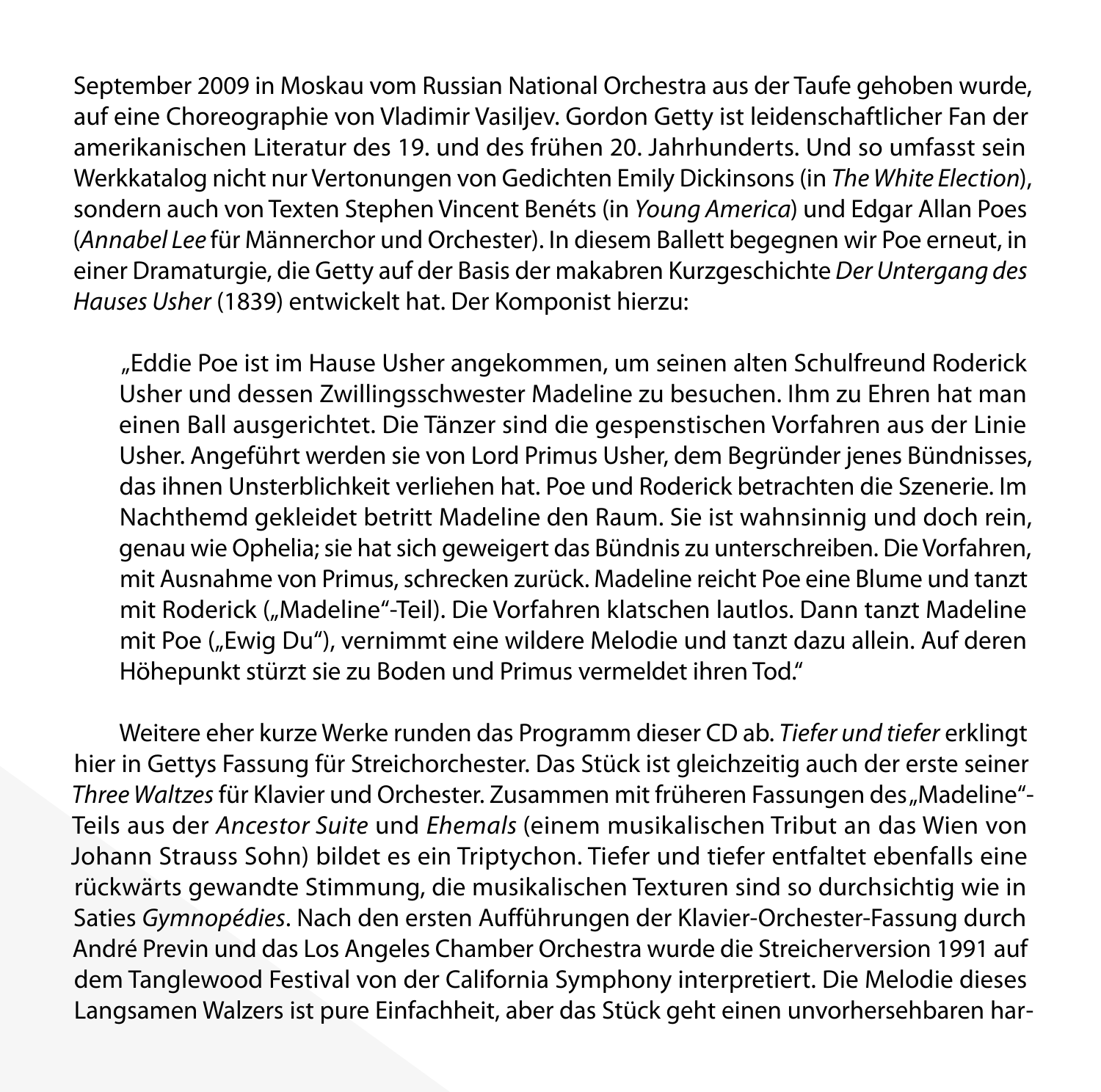monischen Weg. Jede der ausnahmslos sechstaktigen Phrasen erhält eine andere Tonart: F-Dur, danach Modulationen von D nach G, dann von E nach A, dann von Des-Dur und B-Dur nach Es-Dur und schließlich von C nach F (mit einer Wiederholung der letzten drei Phrasen). Es ist eine gedämpfte Meditation über harmonische Spannungsverhältnisse innerhalb eines Zyklus von Dur-Tonarten.

Die *Homework Suite* komponierte Getty 1964 als Solo-Klavierstück im Rahmen seines Musiktheoriestudiums bei Sol Joseph am San Francisco Conservatory of Music. Seine unlängst entstandene Orchesterversion der fünf freimütigen, unverblümten Sätze weist mehreren Instrumenten führende Rollen zu: der Oboe in "Seascape", der Piccolo-Flöte und der Violine in Giga, dem Englisch-Horn in "Ghost Waltz" und der Harfe in der Berceuse, bevor ein ausgelassenes Energico ("Night Horses") für das ganze Kammerorchester das Werk beschließt.

*The Fiddler of Ballykeel* für Streichorchester war in seiner ursprünglichen Vertonung das erste der Three Traditional Pieces. Getty stellte sich hier die Aufgabe, ein rein diatonisches Werk zu schreiben. Über die Melodien von The Fiddler of Ballykeel sagt Getty:

"Meine Vorfahren väterlicherseits stammen wohl aus einem Vorort von Belfast namens Ballymoney. Da 'The Fiddler of Ballymoney' von Getty einige unabsichtliche Nuancen nach sich gezogen hätte, habe ich den Herkunftsort meiner Vorfahren einfach um ein paar Kilometer verlegt."

*Raise the Colors* für Holzbläser und Schlagzeug ist ein überschwänglicher Marsch in C-Dur (mit Bezügen zu einer irischen Jig), der zum Mittippen animiert. "Meine eigene Musik", so Getty, "ist in einer entfernten und abgeschlossenen Vergangenheit zuhause. Obwohl ich mich eher auf den weniger ausgetretenen Pfaden wohlfühle, schreibe ich gleichwohl dann eine Dominant-Tonika-Kadenz, wenn ich den Spielraum dafür sehe. Ich sehne mich nach zurück in jene drei vergangenen Jahrhunderten, als alle Komponisten zu einer bestimmten Zeit noch dieselbe musikalische Sprache sprachen. Sie unterschieden sich lediglich in einem Punkt: wie sie sich in ihrer Sprache ausdrückten. Und ich bin mir sicher, es gibt noch jede Menge in C-Dur zu sagen."

> *- James M. Keller James M. Keller ist Programmbuchautor für das San Francisco Symphony und das New York Philharmonic. Aus dem Amerikanischen von Franz Steiger*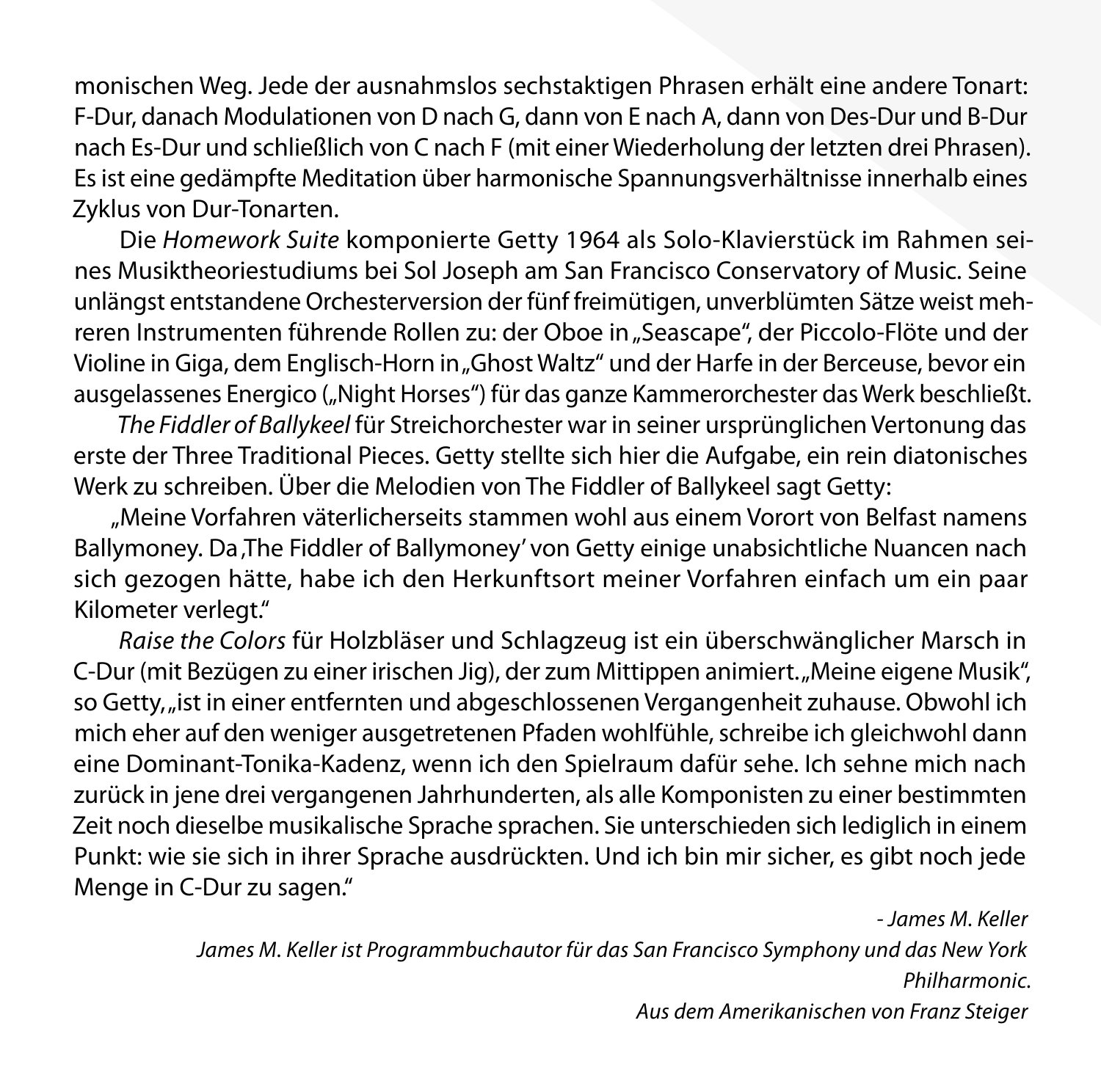# **La musique orchestrale de Gordon Getty**

**B**asé à San Francisco, Gordon Getty est surtout connu des mélomanes pour ses œuvres<br>Vocales, ce qui n'est pas surprenant de la part d'un compositeur qui, outre ses études d'écriture et de piano, a suivi une formation vocale. La plupart de ses compositions comporte une partie vocale, et ses trois précédents enregistrements pour PentaTone Classics incluent des œuvres vocales : son célèbre et populaire cycle de mélodies *The White Election*



sur des poèmes d'Emily Dickinson, sa cantate *Joan and the Bells* d'après l'histoire de Jeanne



d'Arc, et *Young America*, un recueil de ses chorals. (Il existe deux éditions distinctes de *The White Election*). Mais pour la plupart des mélomanes, la pièce de Getty qui vient le plus naturellement à l'esprit, c'est *Plump Jack*, un opéra en deux actes qui a été créé en version de concert par l'Orchestre Symphonique de San Francisco en 1987. Le même orchestre, quatre ans plus tôt, en avait interprété des extraits alors que Getty travaillait encore à sa partition. Depuis, cet opéra a été repris, en entier ou partiellement, par des ensembles tels que l'Orchestre de Chambre de Los Angeles, le BBC Philharmonic, le London Philharmonia avec les London Voices, l'Orchestre Symphonique de Puerto Rico, le Nouvel Orchestre Symphonique de Mexico, l'Orchestre Symphonique « Sinaloa de las Artes » de Mazatian (Mexique), et dans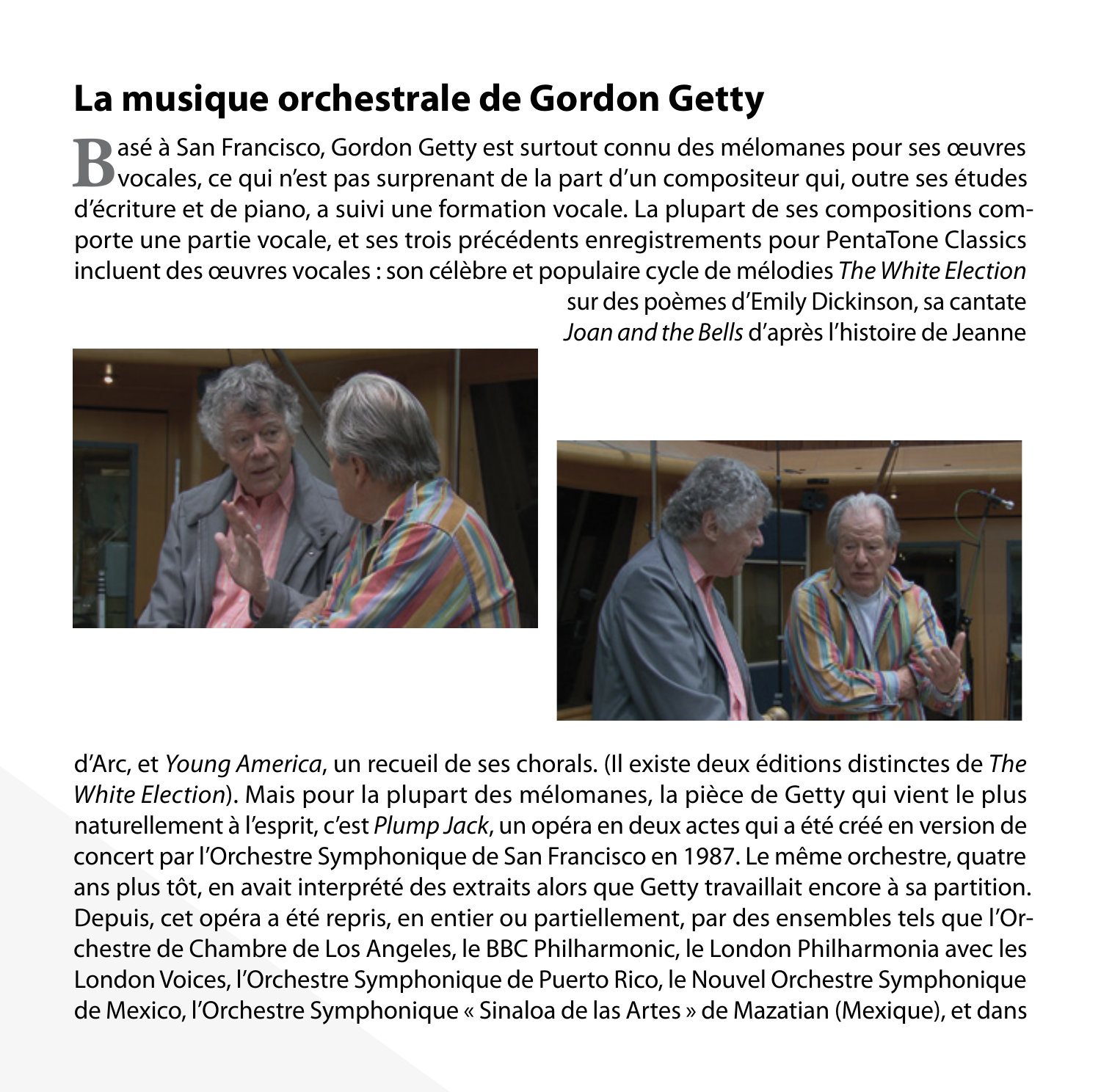le cadre du Festival des Deux Mondes (Spoleto, Italie) et du Festival d'Aspen (États-Unis).

Plump Jack, surnom que donna Shakespeare au personnage jovial de Falstaff, est récurent dans la vie de Getty. En dehors de son opéra, le nom de PlumpJack (en un seul mot) apparaît en relation avec diverses activités auxquelles le compositeur a été associé, au nombre desquelles un domaine vinicole dans Napa Valley renommé pour son Cabernet Sauvignon, et des restaurants célèbres à San Francisco et Squaw Valley (Lac Tahoe, Californie). Ces entreprises ne représentent en aucun cas la totalité des activités professionnelles de Getty, lesquelles, en 2002, se sont diversifiées avec la création d'une compagnie qui gère un réseau de fonds mutualisés. Son sens des affaires est excellent, et il est possible qu'il en ait hérité, à un certain degré, de son père, le légendaire magnat du pétrole, J. Paul Getty. Quoique sa curiosité l'ait conduit dans plusieurs directions, il est tout sauf un dilettante. Il aborde la composition d'un cycle de mélodies avec la même exigence que lorsqu'il travaille à la création d'une société, quoique, dans les deux cas, sa motivation repose davantage sur la curiosité intellectuelle que sur une quelconque nécessité économique.

Cette sélection d'œuvres symphoniques de Getty débute par l'Ouverture de *Plump Jack*, un prélude de 12 minutes qui annonce les événements qui surviendront au cours de l'opéra tout en installant un climat d'humour de bon aloi. Laissons parler Getty :

Mon opéra *Plump Jack* retrace le parcours imaginaire de Falstaff dans les pièces de Shakespeare, *Henry IV (Parties 1 et 2)* et *Henry V*, en utilisant le texte original autant que possible. Falstaff ourdit un joyeux et espiègle complot avec le malfaisant prince de Hal, au désespoir du roi et de la cour, mais il est banni lorsque Hal devient le roi Henri V et lui interdit « de s'approcher de lui à moins de 15 kilomètres ». L'ouverture est un synopsis de cette histoire, avec des citations des scènes montrant Falstaff tour à tour brillant manipulateur ou affligé par la peine, ainsi que quelques épisodes idylliques, interrompus de temps à autre par de lointaines fanfares annonçant le bannissement. Si cette dernière idée a été empruntée à Beethoven dans l'Ouverture n°3 de *Léonore,* ce n'en est que mieux pour son pedigree. Enfin, et dans un grand *fortissimo,* l'ouverture s'achève sur la condamnation à l'exil, l'implacable sentence du roi, et la supplique de Falstaff qui en appelle au cœur de Hal et au nôtre : « Non, mon bon seigneur … bannis Plump Jack, et bannis tout le monde. »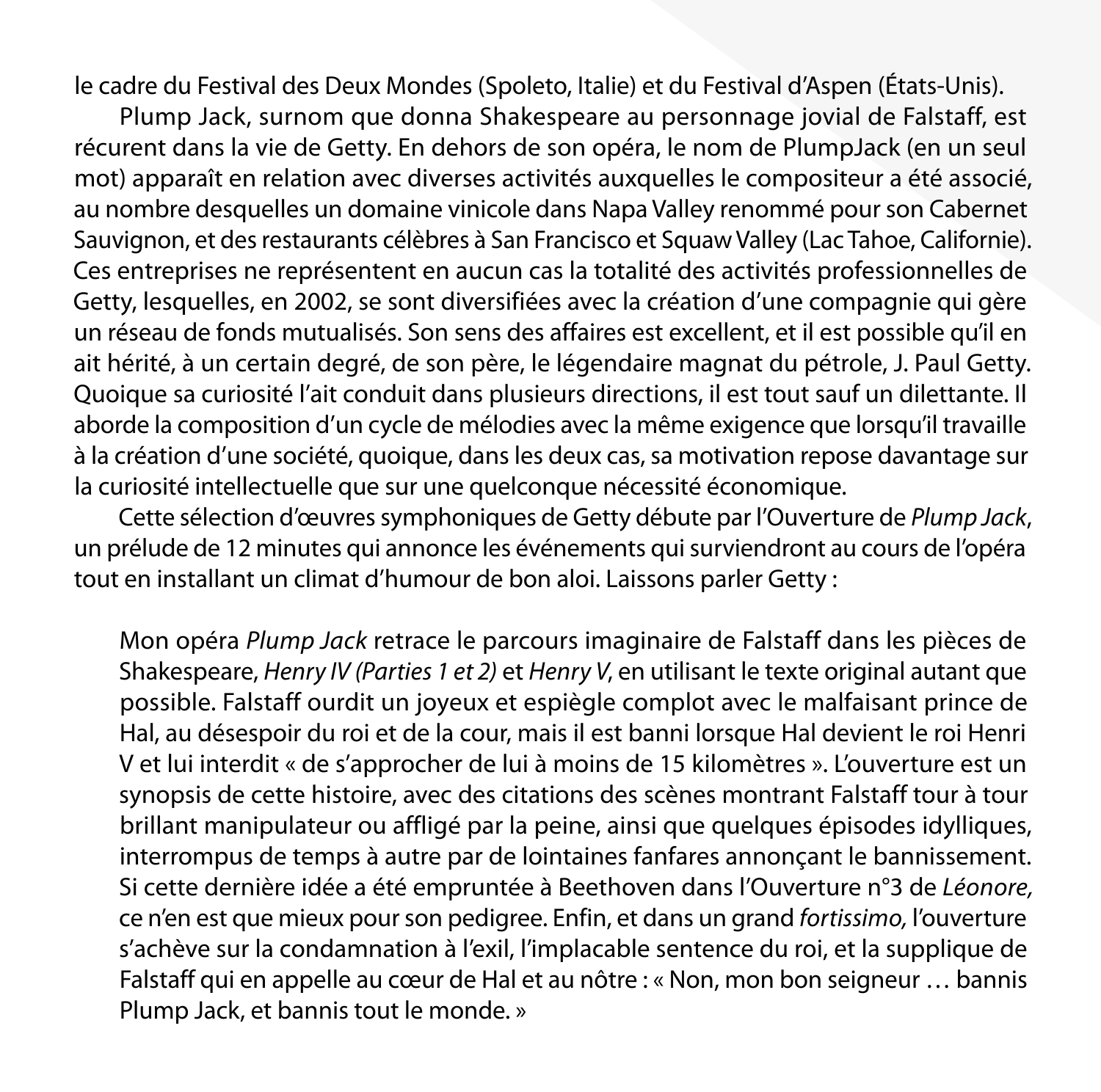L'idiome musical de Getty est essentiellement conservateur – « Je suis aux deux tiers un compositeur du XIXe siècle », admet-il lui-même – et il ne se sent pas obligé de s'en excuser, partant de l'idée qu'il y a encore de la place pour l'originalité dans le cadre des traditions établies. Ses œuvres exercent un attrait immédiat sur les auditeurs ; leur message ne nécessite aucun décodage technique. Et cependant, en écoutant sa *Ancestor Suite*, n'est-ce pas un proche parent du *Petrouchka* de Stravinsky que l'on devine derrière la flûte (puis la clarinette) au milieu de la valse introductive ? Ce mouvement, dans son ensemble, et le thème récurrent, tendrement introduit dans la partie intitulée « Madeline », n'évoquent-ils pas les grands espaces du *Rodéo* de Copland ? Est-il possible que les substitutions d'octaves et les décalages mélodiques, présents dans plusieurs des danses caractéristiques – Écossaise, Polonaise, Marche – nous rappellent d'une certaine manière le *Romeo et Juliette* de Prokofiev ? On cherchera en vain des séries de douze tons dans une partition de Getty, assurément, et cependant n'oublions pas qu'un compositeur, même « aux deux tiers romantique », peut ouvrir son dernier tiers à d'autres horizons.

 Ce n'est sans doute pas un hasard si les trois compositeurs qui viennent le plus immédiatement à l'esprit, Stravinsky, Copland et Prokofiev, se sont tous distingués dans le genre du ballet. La *Suite Ancestor* est un ballet qui a été créé en septembre 2009 à Moscou par l'Orchestre National Russe, sur une chorégraphie de Vladimir Vasiljev. Getty a une grande passion pour la littérature américaine du XIXe et du début du XXe siècle, et son catalogue comprend des cycles de mélodies sur des poèmes non seulement d'Emily Dickinson (*The White Election*), mais aussi de Stephen Vincent Benét (*Young America*), et Edgar Allan Poe (*Anabel Lee* pour chœur d'hommes et orchestre). Dans ce ballet, nous rencontrons encore Poe, dans un scénario que Getty a librement adapté d'une nouvelle macabre datant de 1839, *La Chute de la Maison Usher*. Le compositeur explique :

Eddie Poe arrive à la Maison Usher pour rendre visite à son ancien camarade d'école, Roderick Usher, et à sa sœur jumelle, Madeline. Un bal a été organisé en son honneur. Les danseurs sont les ancêtres des Usher revenus d'entre les morts, conduits par le fondateur du Pacte qui leur a donné l'immortalité, Lord Primus Usher. Poe et Roderick observe la scène. Madeline fait son entrée, en robe de nuit. Elle est atteinte de démence,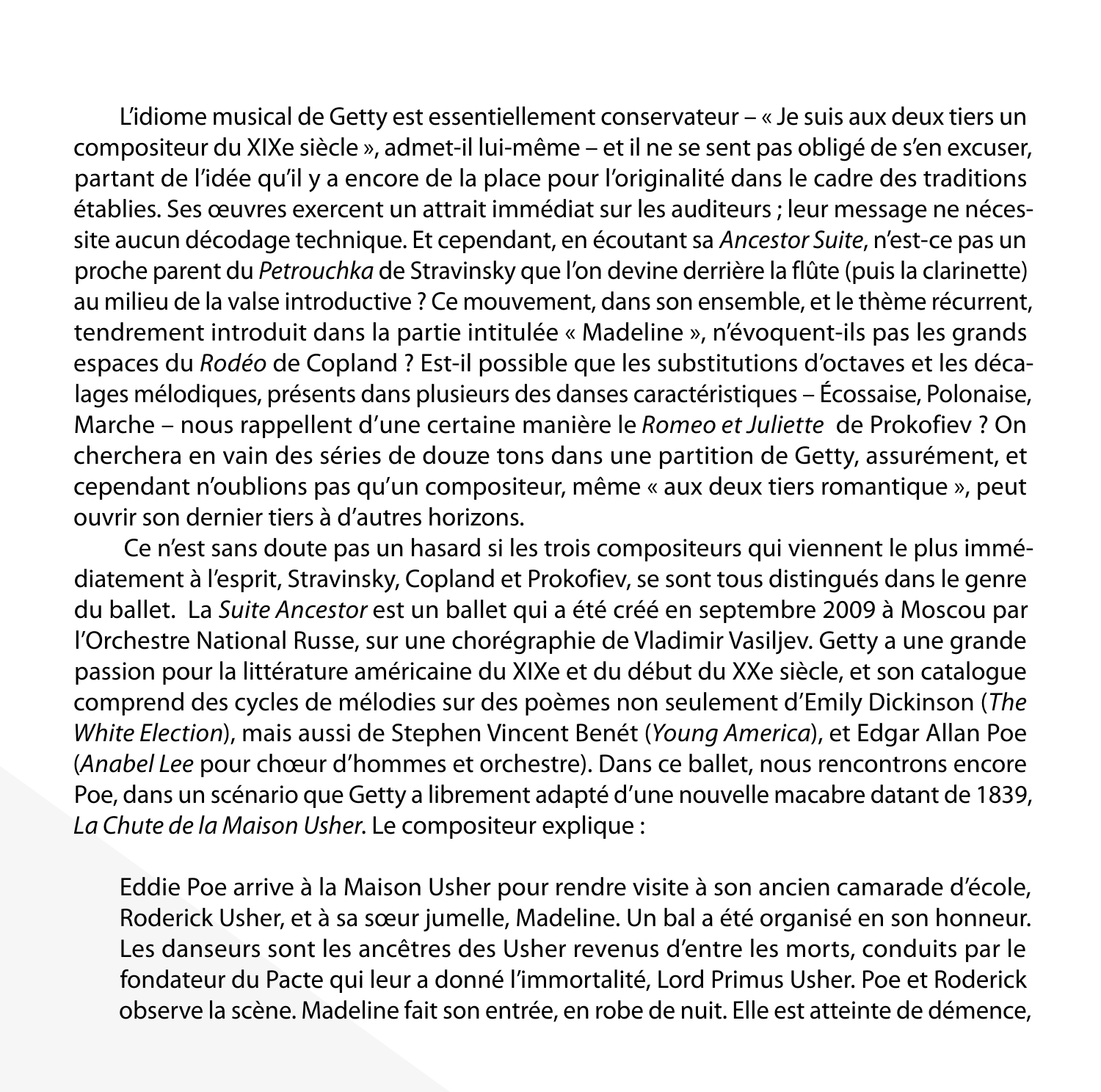mais elle est pure, comme Ophélia ; elle a refusé de signer le Pacte. Les ancêtres, mis à part Primus, disparaissent, dans la plus grande terreur. Madeline donne une fleur à Poe et danse avec Roderick (la partie intitulée « Madeline »). Les ancêtres applaudissent en silence. Elle danse ensuite avec Poe (« Ewig Du »), mais tandis que la musique se fait plus farouche, elle finit par danser toute seule. Elle s'effondre au point culminant de cette danse, et Primus annonce qu'elle est morte.

Des œuvres plus courtes complètent ce programme. *Tiefer und Tiefer* (« De plus en plus profond ») est interprétée ici dans la version que Getty en a réalisée pour orchestre à cordes, mais elle apparaît également dans la première de ses Trois Valses pour Piano et Orchestre, où elle est associée à des versions antérieures de « Madeline » (*Ancestor Suite*) et de *Ehemals* (« Autrefois », un hommage à la Vienne de Johann Strauss II) pour former un triptyque. Avec ses textures presque aussi transparentes que les Gymnopédies de Satie, *Tiefer und Tiefer* baigne également dans une atmosphère d'évocation du passé. Suite aux premières exécutions de la version pour piano et orchestre par l'Orchestre de Chambre de Los Angeles sous la direction d'André Previn, la version pour cordes fut créée à Tanglewood en 1991 par le California Symphony. Le thème de cette valse lente est la simplicité même, mais son cheminement harmonique est imprévisible. Sa carrure, invariablement construite sur une section de six mesures, change de tonalité à chaque mesure, voire au sein de certaines mesures : Fa majeur dans la première, puis Ré modulant vers Sol, puis Mi vers La (avec un écho reprenant cette phrase), puis Ré bémol, Si bémol vers Mi bémol, et Do vers Fa (avec une reprise des trois dernières phrases). Il s'agit d'une médiation en demi-teintes sur les relations harmoniques dans un cycle de tonalités du mode majeur.

La suite *Homework*, à l'origine, a été composée en 1964 pour piano solo, alors que Getty étudiait la théorie de la musique avec Sol Joseph au Conservatoire de Musique de San Francisco. La récente orchestration des cinq vigoureux mouvements de cette suite accorde un rôle de premier plan au hautbois dans « Seascape » (*Paysage marin*), au piccolo et au violon dans la Gigue, au cor anglais dans « Ghost Waltz » (*Valse fantôme*), et à la harpe dans la Berceuse, avant de conclure avec un fougueux *Energico* (« Night Horses » - *Les chevaux de la nuit*) pour lequel tout l'orchestre est convié.

Dans *The Fiddler of Ballykeel (Le Violoneux de Ballykeel)* pour orchestre à cordes, qui était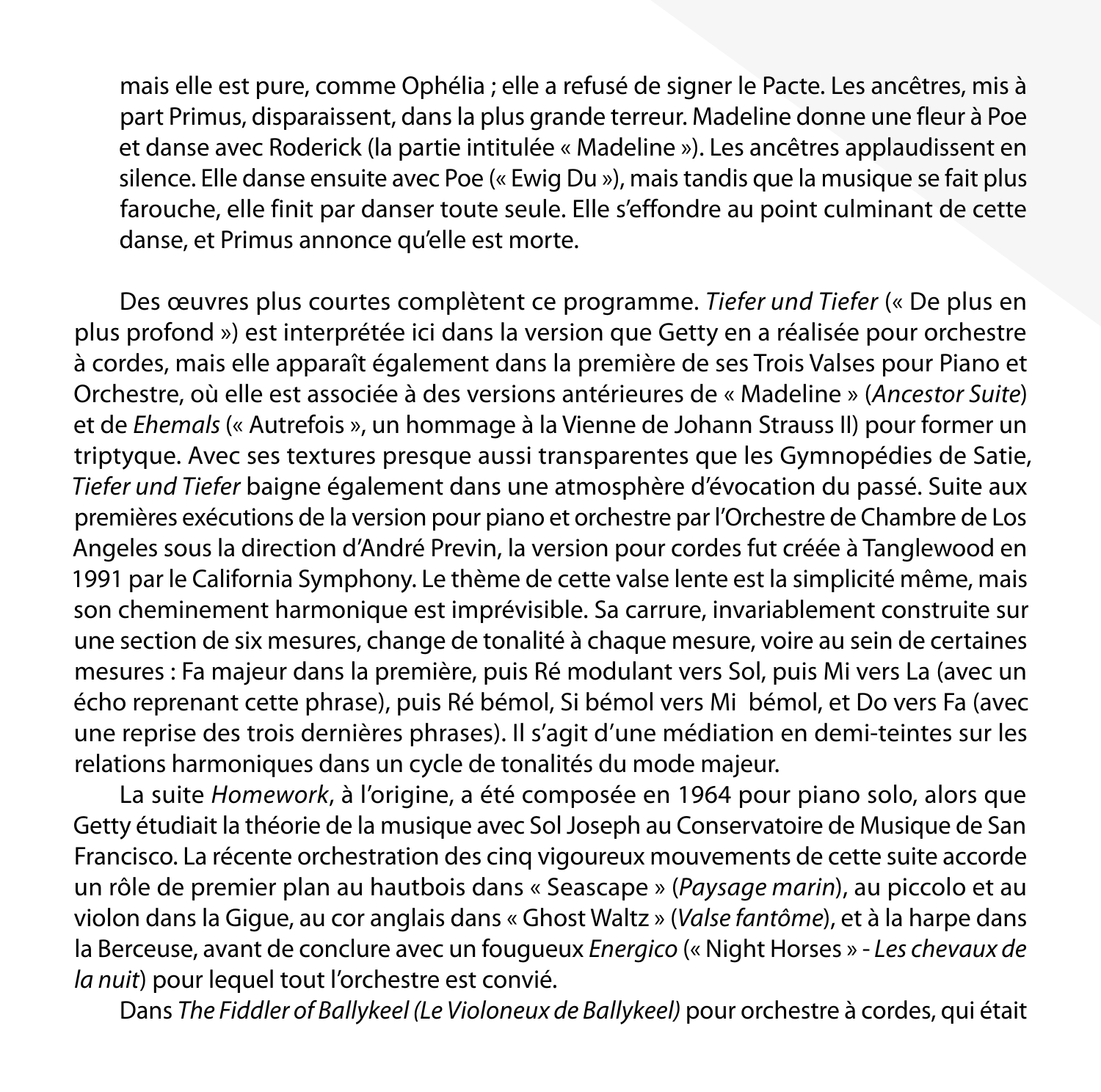à l'origine la première des *Trois Pièces traditionnelles*, Getty se lance à lui-même le défi d'écrire une pièce strictement diatonique, c'est-à-dire dénuée de toute altération et par conséquent limitée aux sept notes par octave de la gamme de référence de chaque ton. À propos de cette partition, Getty a fait le commentaire suivant : « Mes propres ancêtres patronymiques venaient d'une banlieue de Belfast appelée Ballymoney. Compte tenu du fait que 'The Fiddler of Ballymoney' (*Le Voyou du Fric maudit* – Ndt) pourrait être mal interprété, j'ai déplacé mes ancêtres de quelques kilomètres dans la commune de Ballykeel. »

*Raise the Colors* (Hisser les couleurs), pour vents et percussion, est une marche impétueuse en Do majeur (avec des traces d'une gigue irlandaise) qui semble conçue pour marcher au pas. « Ma propre musique », explique Getty, « plonge ses racines dans un passé à la fois indéfini et précis. Même, à toutes choses égales, si je préfère les chemins non frayés, une cadence V-I est ce que j'utilise lorsque j'y suis conduit par les mouvements de la ligne mélodique. Je regrette les trois siècles passés, lorsque tous les compositeurs parlaient le même langage musical à une époque donnée, et chacun se distinguait par ce qu'il avait à dire. Il y a encore beaucoup à dire en Do majeur. »

*James M. Keller*

*James M. Keller rédige les programmes du San Francisco Symphony et du New York Philharmonic. Traduction française : Baudime Jam*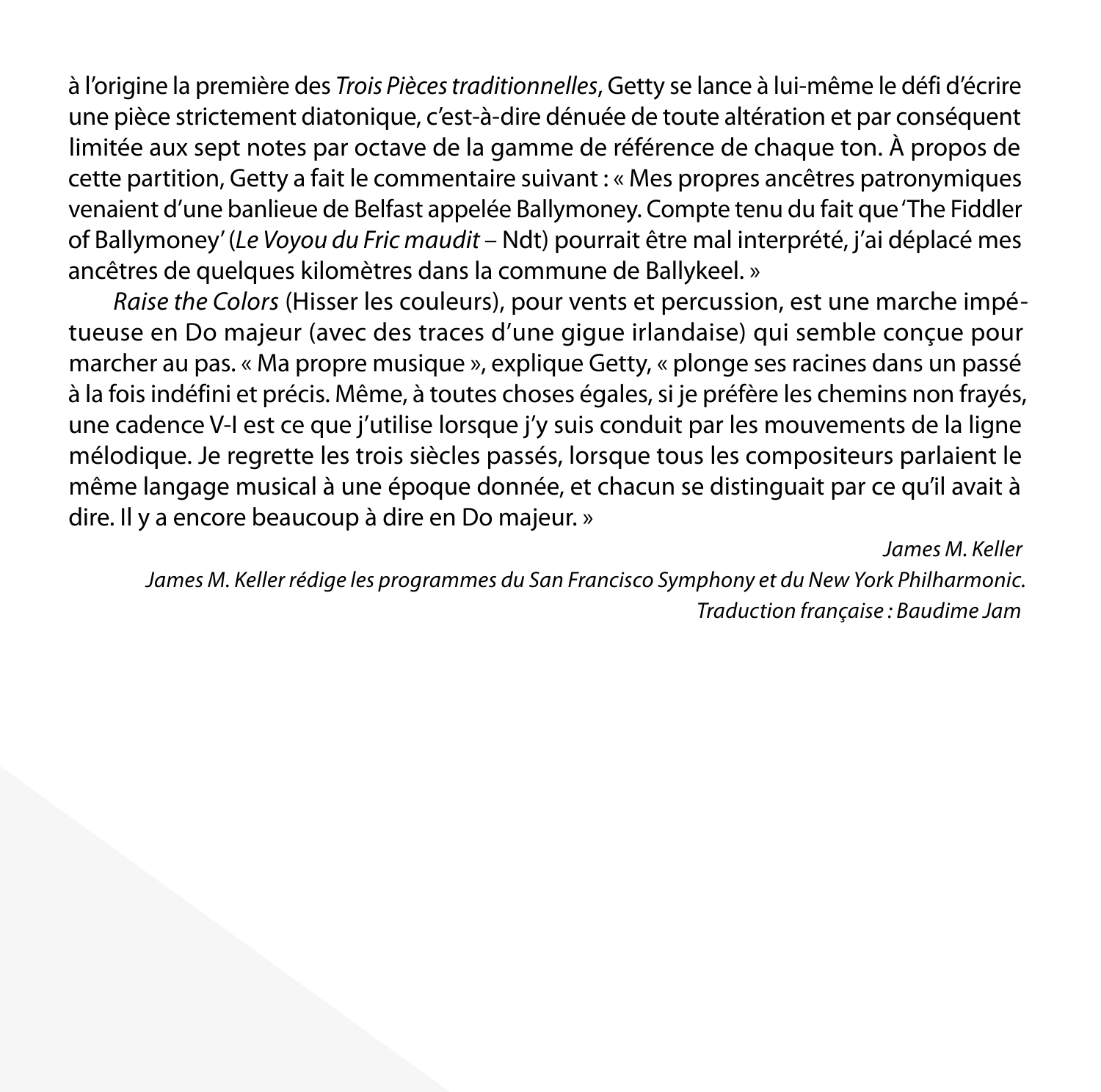**Polyhymnia** specialises in high-end recordings of Polyhymmia specialises in concert halls, churches,

and auditoriums around the world. It is one of the worldwide leaders in producing high-resolution surround sound recordings for SA-CD and DVD-Audio. Polyhymnia's engineers have years of experience recording the world's top classical artists, and are experts in working with these artist to achieve an audiophile sound and a perfect musical balance.

Most of Polyhymnia's recording equipment is built or substantially modified in-house. Particular emphasis is placed on the quality of the analogue signal path. For this reason, most of the electronics in the recording chain are designed and built in-house, including the microphone preamplifiers and the internal electronics of the microphones.

Polyhymnia International was founded in 1998 as a management buy-out by key personnel of the former Philips Classics Recording Center.

For more info: www.polyhymnia.nl

**Polyhymnia** ist eine Aufnahmefirma, die sich spezialisiert hat in der Einspielung hochwertiger musikalischer Darbietungen, realisiert vor Ort in Konzertsälen, Kirchen und Auditorien in aller Welt. Sie gehört zu den international führenden Herstellern von Highresolution Surroundaufnahmen für SA-CD und DVD-Audio. Die Polyhymnia-Toningenieure verfügen über eine jahrelange Erfahrung in der Zusammenarbeit mit weltberühmten Klassik-Künstlern und über ein technisches Können, das einen audiophilen Sound und eine perfekte musikalische Balance gewährleistet.

Die meisten von Polyhmynia verwendeten Aufnahmegeräte wurden im Eigenbau hergestellt bzw. substanziell modifiziert. Besondere Aufmerksamkeit gilt dabei der Qualität des Analogsignals. Aus diesem Grunde wird der Großteil der in der Aufnahmekette verwendeten Elektronik in eigener Regie entworfen und hergestellt, einschließlich der Mikrophon-Vorverstärker und der internen Elektronik der Mikrophone.

Polyhymnia International wurde 1998 als Management-Buyout von leitenden Mitgliedern des ehemaligen Philips Classics Recording Centers gegründet.

Mehr Infos unter: www.polyhymnia.nl

**Polyhymnia** est spécialisé dans l'enregistrement haut de gamme de musique acoustique dans des salles de concerts, églises et auditoriums du monde entier. Il est l'un des leaders mondiaux dans la production d'enregistrements surround haute résolution pour SA-CD et DVD-Audio. Les ingénieurs de Polyhymnia possèdent des années d'expérience dans l'enregistrement des plus grands artistes classiques internationaux. Travailler avec ces artistes pour obtenir un son audiophile et un équilibre musical parfaits fait partie de leurs nombreuses expertises.

La plupart du matériel d'enregistrement de Polyhymnia est construit ou considérablement modifié dans nos locaux. Nous mettons notamment l'accent sur la qualité du parcours du signal analogique. C'est la raison pour laquelle nous élaborons et construisons nous-mêmes la plupart du matériel électronique de la chaîne d'enregistrement, y compris préamplificateurs et électronique interne des microphones.

Polyhymnia International a été fondé en 1998 suite au rachat de l'ancien Philips Classics Recording Center par ses cadres.

Pour de plus amples informations : www.polyhymnia.nl